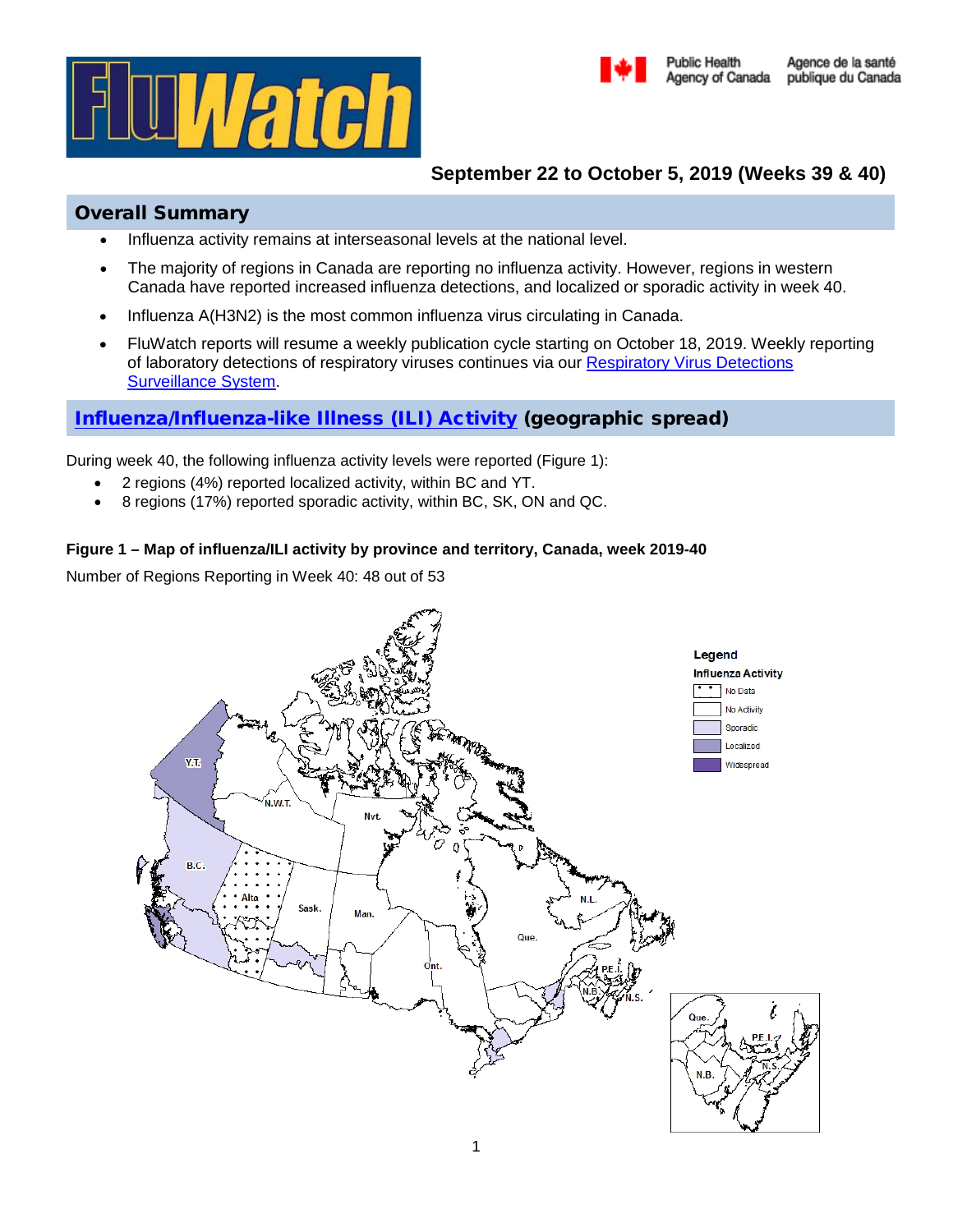## [Laboratory-Confirmed Influenza Detections](https://www.canada.ca/en/public-health/services/diseases/flu-influenza/influenza-surveillance/about-fluwatch.html#a3)

In weeks 39 and 40, the following results were reported from sentinel laboratories across Canada (Figures 2 and 3):

- A total of 82 laboratory detections of influenza were reported, of which 94% (77) were influenza A.
- The percentage of tests positive for influenza remains at interseasonal levels, at 1.1% in week 39 and 1.2% in week 40.
- Influenza A(H3N2) accounted for 94% (30 of 32) subtyped influenza A detections during this 2-week period.

To date this season (weeks 35 to 40), detailed information on age and type/subtype has been received for 126 laboratory-confirmed influenza cases: 113 (90%) influenza A and 13 (10%) influenza B. Among the 63 subtyped influenza A detections, 89% of cases were A(H3N2). The majority of cases reported to date were in adults; 41% of cases were 20-64 years of age, and 42% were over 65 years of age.

For more detailed weekly and cumulative influenza data, see the text descriptions for [Figures 2 and 3](https://www.canada.ca/en/public-health/services/diseases/flu-influenza/influenza-surveillance/weekly-influenza-reports.html) or the [Respiratory Virus Detections in Canada Report.](https://www.canada.ca/en/public-health/services/surveillance/respiratory-virus-detections-canada.html)

#### **Figure 2 – Number of positive influenza tests and percentage of tests positive, by type, subtype and report week, Canada, weeks 2019-35 to 2019-40**

Number of Laboratories Reporting in Week 40: 30 out of 33

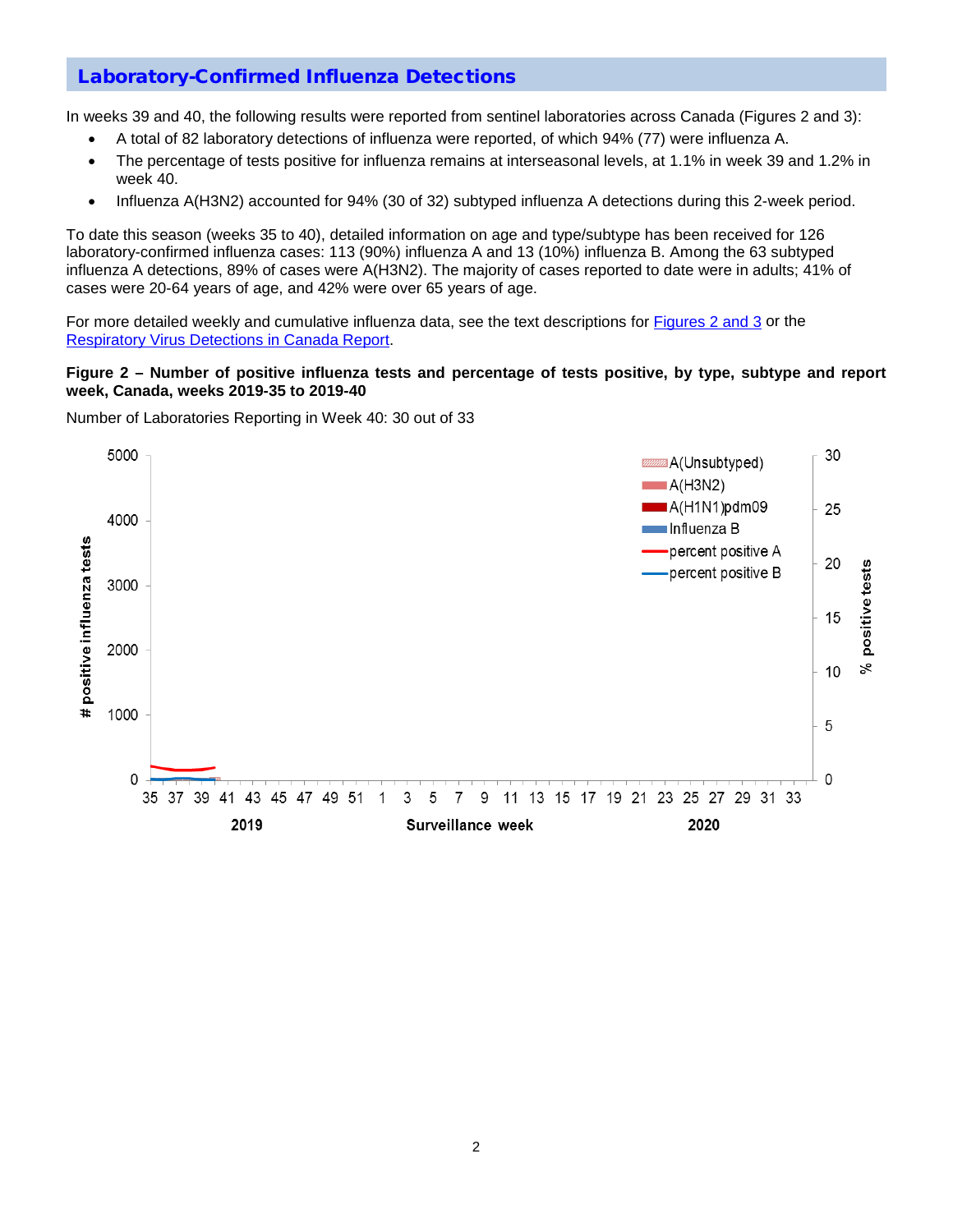

**Figure 3 – Distribution of positive influenza specimens by type/subtype and province/territory\*, Canada, weeks 2019-35 to 2019-40**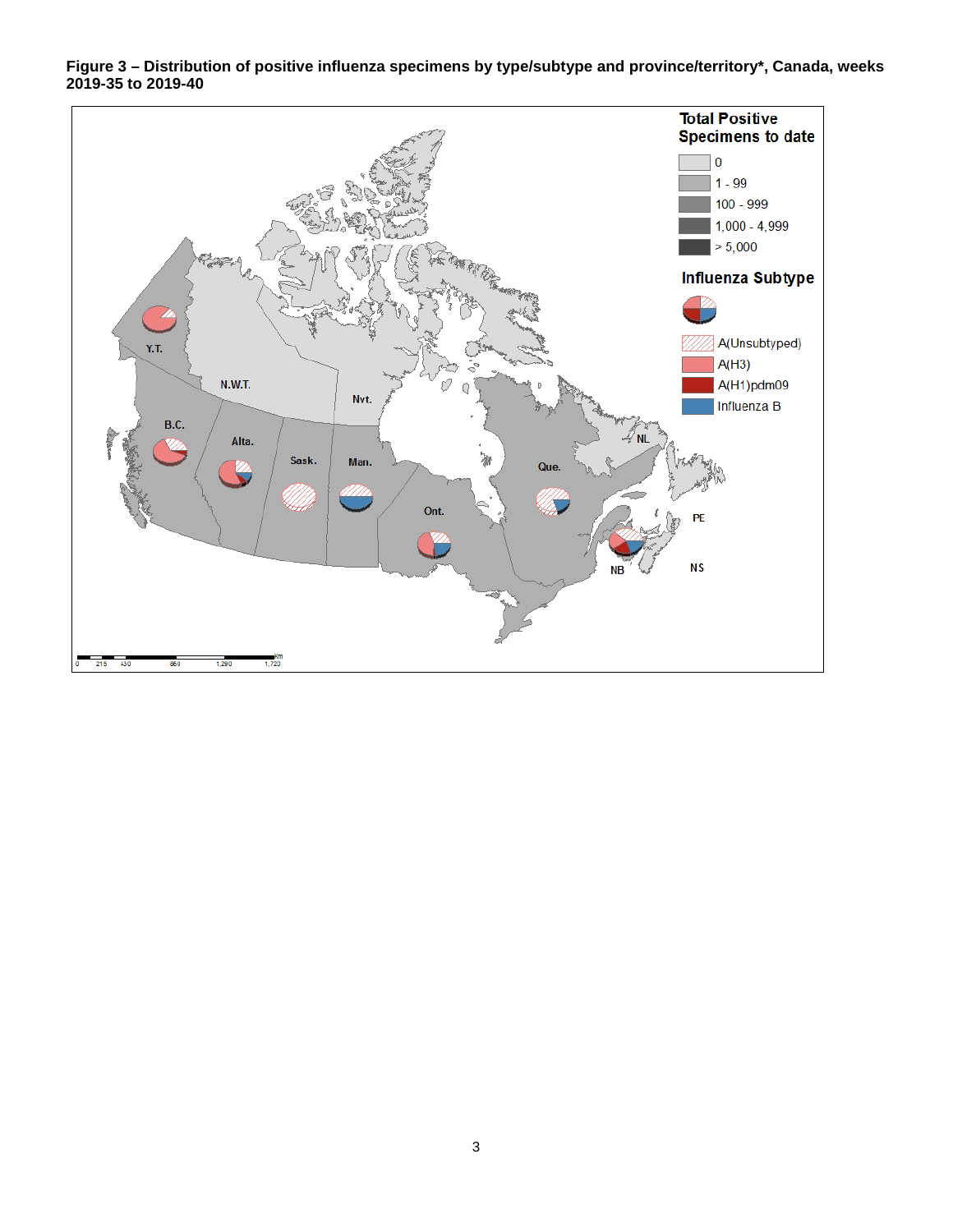# [Syndromic / Influenza-like Illness Surveillance](https://www.canada.ca/en/public-health/services/diseases/flu-influenza/influenza-surveillance/about-fluwatch.html#a4)

#### **[Healthcare Practitioners Sentinel Syndromic Surveillance](https://www.canada.ca/en/public-health/services/diseases/flu-influenza/influenza-surveillance/influenza-sentinel-recruiters.html)**

In week 39, 0.8% and in week 40, 1.3%, of visits to healthcare professionals were due to influenza-like illness (ILI) which is similar to the average for this time of year (Figure 4).

#### **Figure 4 – Percentage of visits for ILI reported by sentinels by report week, Canada, weeks 2019-35 to 2019-40**

Number of Sentinels Reporting in Week 40: 69



The shaded area represents the maximum and minimum percentage of visits for ILI reported by week from seasons 2014-2015 to 2018-2019

#### **[FluWatchers](https://www.canada.ca/en/public-health/services/diseases/flu-influenza/fluwatcher.html)**

FluWatchers reporting for the 2019-20 season began on October 7th, 2019. In week 40, 2,768 participants reported to FluWatchers, of which 59 (2.1%) reported symptoms of cough and fever (Figure 5).

Among the 59 participants who reported cough and fever:

- 14% consulted a healthcare professional;
- 73% reported days missed from work or school, resulting in a combined total of 97 missed days of work or school.

If you are interested in becoming a **FluWatcher**, [sign up today.](https://cnphi.canada.ca/fluWatcher/register)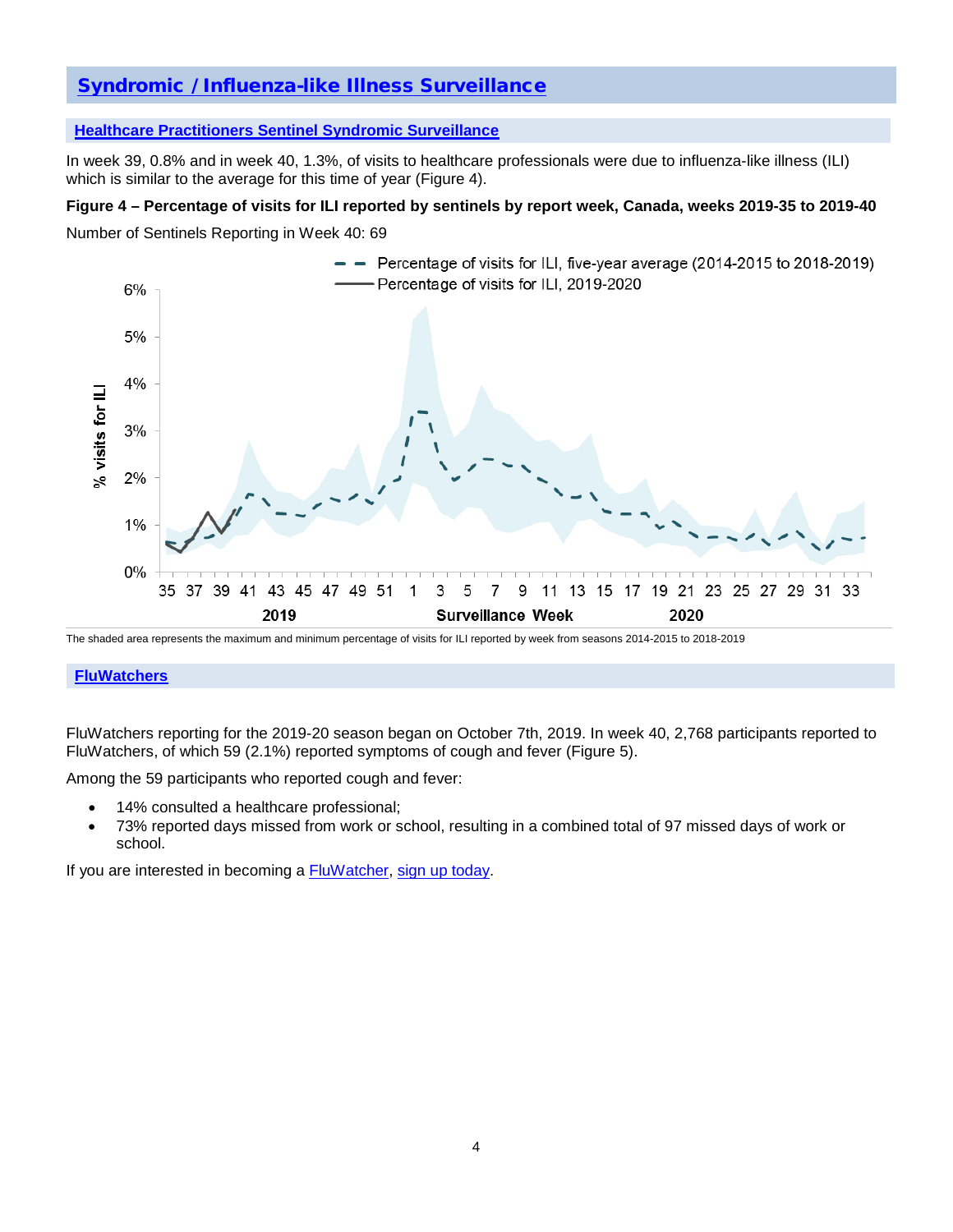### **Figure 5 – Percentage of FluWatchers participants reporting cough and fever, Canada, weeks 2019-40 to 2019- 40**

Number of Participants Reporting in Week 40: 2,768



**Online Figure – Geographic distribution of FluWatchers participants reporting cough and fever, Canada, week 2019-40**

Click on the map to access the link



## [Influenza Outbreak Surveillance](https://www.canada.ca/en/public-health/services/diseases/flu-influenza/influenza-surveillance/about-fluwatch.html#a5)

In weeks 39 and 40, 3 laboratory-confirmed influenza outbreaks were reported in long-term care facilities. All outbreaks were due to influenza A. No ILI outbreaks were reported.

To date this season, a total of 3 laboratory-confirmed influenza outbreaks in long-term care facilities and two ILI outbreaks in schools and daycares have been reported.

Number of provinces and territories reporting in weeks 39 and 40: 12 out of 13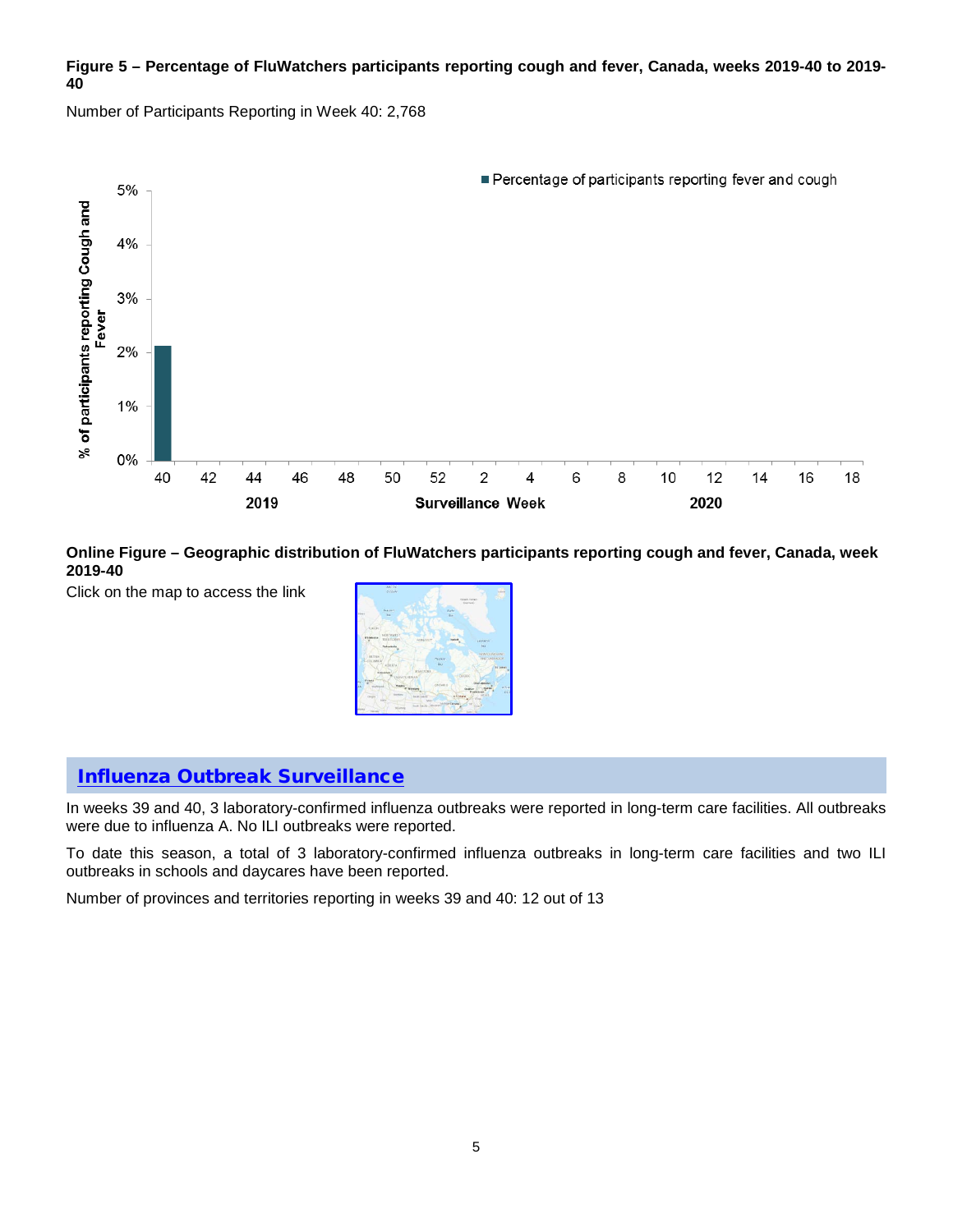## [Severe Outcomes Influenza Surveillance](https://www.canada.ca/en/public-health/services/diseases/flu-influenza/influenza-surveillance/about-fluwatch.html#a6)

#### **Provincial/Territorial Influenza Hospitalizations and Deaths**

In weeks 39 and 40 less than five influenza-associated hospitalizations were reported by participating provinces and territories<sup>1</sup>.

To date this season, 7 influenza-associated hospitalizations were reported by participating provinces and territories<sup>1</sup>. All case except one were associated with influenza A. Less than five ICU admissions and no deaths have been reported.

Number of provinces and territories reporting in weeks 39 and 40: 8 out of 9

1 Influenza-associated hospitalizations are reported by Alberta, Manitoba, New Brunswick, Newfoundland and Labrador, Northwest Territories, Nova Scotia, Prince Edward Island and Yukon. Only hospitalizations that require intensive medical care are reported by Saskatchewan.

#### **Pediatric Influenza Hospitalizations and Deaths**

In weeks 39 and 40, no new pediatric (≤16 years of age) laboratory-confirmed influenza-associated hospitalizations were reported by the Immunization Monitoring Program Active (IMPACT) network.

To date this season, fewer than five pediatric hospitalizations have been reported by the IMPACT network.

#### **Adult Influenza Hospitalizations and Deaths**

Surveillance of laboratory-confirmed influenza-associated adult (≥16 years of age) hospitalizations by the Canadian Immunization Research Network (CIRN) Serious Outcomes Surveillance (SOS) network has not yet begun for the 2019-20 season.

### [Influenza Strain Characterizations](https://www.canada.ca/en/public-health/services/diseases/flu-influenza/influenza-surveillance/about-fluwatch.html#a7)

From September 1 to October 10, 2019, the National Microbiology Laboratory (NML) has characterized 5 influenza viruses (3 A(H3N2), 1 A(H1N1) and 1 influenza B) that were received from Canadian laboratories.

#### **Influenza A(H3N2)**

Over recent years, circulating strains of A(H3N2) have evolved, and are increasingly difficult to characterize by hemagglutination inhibition (HI) assay. Genetic characterization is established by sequencing the hemagglutinin (HA) gene of the influenza viruses to compare their genetic properties.

#### **Antigenic Characterization:**

• Two influenza A(H3N2) viruses were antigenically characterized as A/Kansas/14/2017-like by HI assay using antiserum raised against cell culture-propagated A Kansas/14/2017.

#### **Genetic Characterization:**

All three A(H3N2) viruses this season have been genetically characterized, based on sequence analysis of the HA gene.

- One A(H3N2) virus did not grow to sufficient hemagglutination titer for antigenic characterization by HI assay. o This virus belonged to genetic subclade 3C.2a1b.
- Two A(H3N2) viruses were antigenically characterized as A/Kansas/14/2017-like by HI testing.
	- o These two viruses belonged to genetic group 3C.2a1b.

A/Kansas/14/2017 belongs to genetic group 3C.3a and is the influenza A(H3N2) component of the 2019-20 Northern Hemisphere influenza vaccine.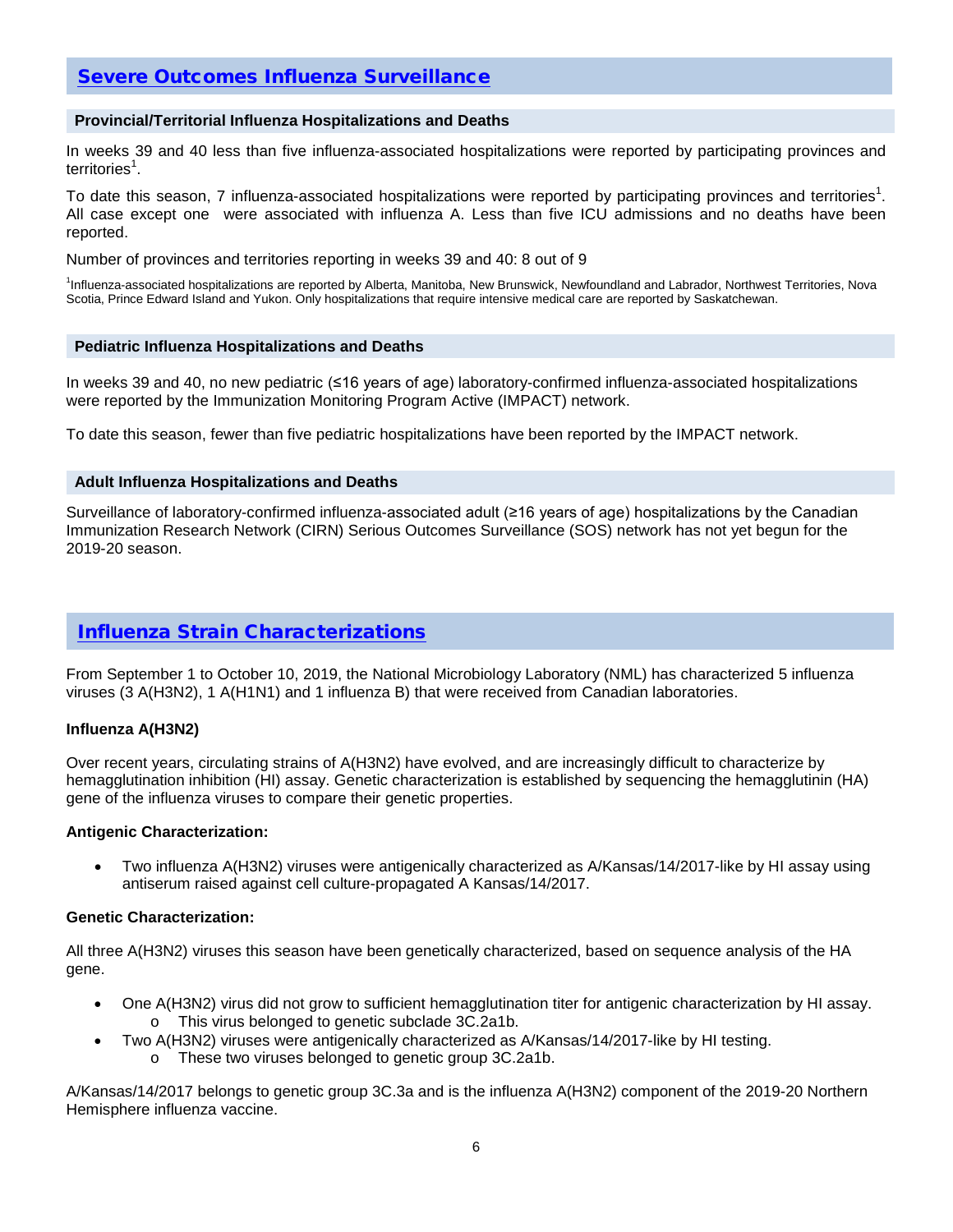### **Influenza A(H1N1)**

• One A(H1N1) virus characterized was antigenically similar to A/Brisbane/02/2018 by HI testing using antiserum raised against egg-propagated A/Brisbane/02/2018.

A/Brisbane/02/2018 is the influenza A(H1N1) component of the 2019-20 Northern Hemisphere influenza vaccine.

#### **Influenza B**

- One influenza B virus showed reduced titer with ferret antisera raised against cell culture-propagated B/Colorado/06/2017.
- Sequence analysis showed that the virus had a three amino acid deletion (162-164) in the HA gene.

The recommended influenza B components for the 2019-20 Northern Hemisphere influenza vaccine are B/Colorado/06/2017 (Victoria lineage) and B/Phuket/3073/2013 (Yamagata lineage). B/Phuket/3073/2013 is included in the quadrivalent influenza vaccine.

### [Antiviral Resistance](https://www.canada.ca/en/public-health/services/diseases/flu-influenza/influenza-surveillance/about-fluwatch.html#a7)

The National Microbiology Laboratory (NML) also tests influenza viruses received from Canadian laboratories for antiviral resistance.

#### **Antiviral Resistance - Oseltamivir:**

Seven influenza viruses (4 H3N2, 1 H1N1 and 2 B) were tested for resistance to oseltamivir and it was found that:

• All 7 influenza viruses were sensitive to oseltamivir.

#### **Antiviral Resistance – Zanamivir:**

Seven influenza viruses (4 H3N2, 1 H1N1 and 2 B) were tested for resistance to zanamivir and it was found that:

• All 7 influenza viruses were sensitive to zanamivir.

#### **Antiviral Resistance – Amantadine:**

High levels of resistance to amantadine persist among influenza A(H1N1) and influenza A(H3N2) viruses, therefore amantadine resistance results are not presented.

### [Vaccine Monitoring](https://www.canada.ca/en/public-health/services/diseases/flu-influenza/influenza-surveillance/about-fluwatch.html#a8)

Vaccine monitoring refers to activities related to the monitoring of influenza vaccine coverage and effectiveness.

#### **Vaccine Coverage**

Influenza vaccine coverage estimates for the 2019-20 season are anticipated to be available in February or March 2020.

#### **Vaccine Effectiveness**

Influenza vaccine effectiveness estimates for the 2019-20 season are anticipated to be available in February or March 2020.